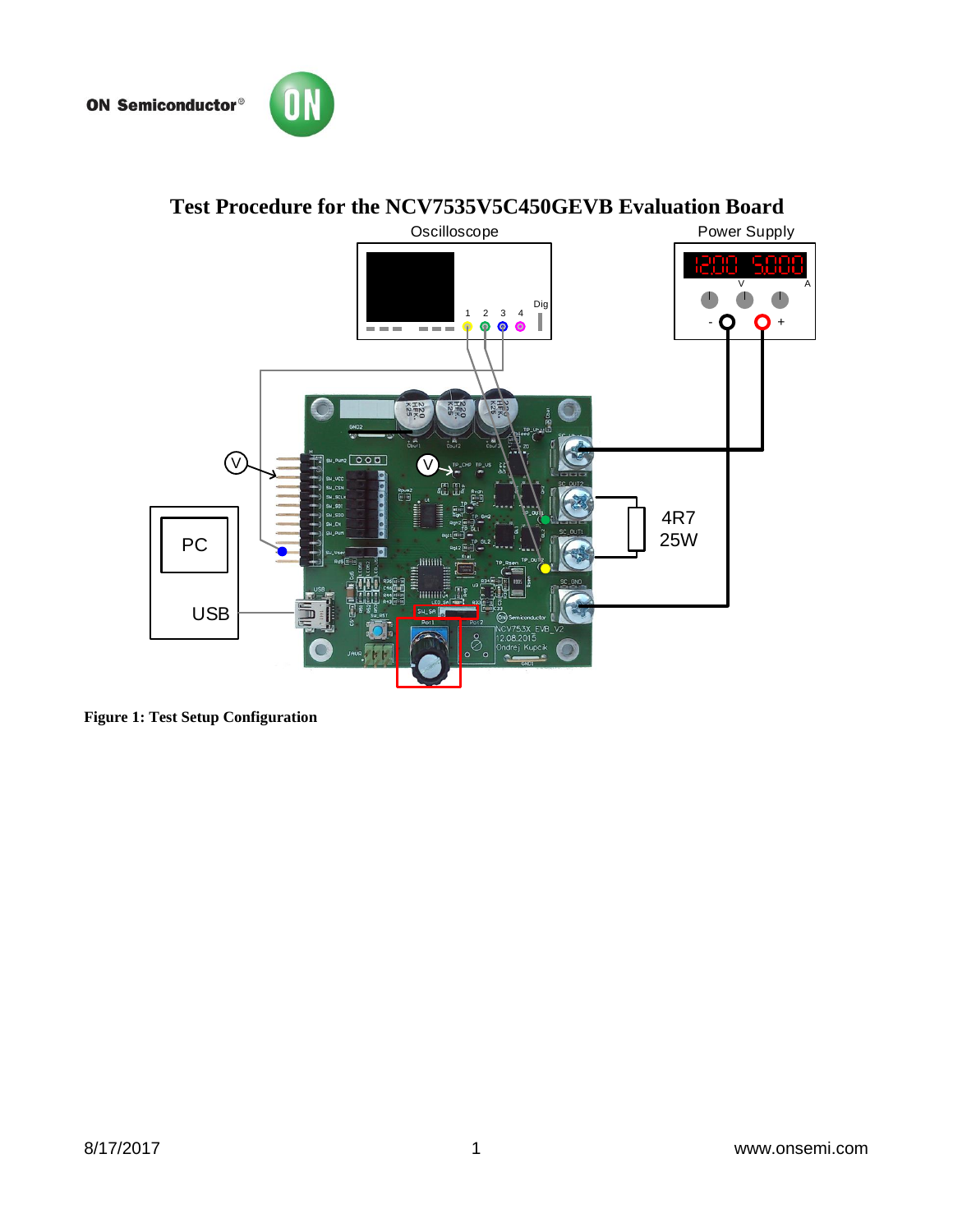#### **ON Semiconductor®**



## **Required Equipment**

- Oscilloscope
- Bench Power Supply, current capability min. 3 A, Ampermeter
- Voltmeter (alternatively free oscilloscope channel)
- PC Software for NCV7535 EVB Control
- Mini USB Cable
- NCV7535 Evaluation Board

## **Test procedure Step 1 (Standalone mode):**

- 1. Set SW\_SA switch to Standalone mode
- 2. Turn Pot1 left
- 3. Connect supply
- 4. Check  $I<sub>BAT</sub>$
- 5. Check OUT1/2 state
- 6. Check  $V_{CHP}$
- 7. Check Vsen voltage
- 8. Turn Pot1 right
- 9. Check OUT1/2 state

#### **Table 1: Desired Results**

| $I_{\text{BAT}} = I_{\text{BAT}}$                 |
|---------------------------------------------------|
| $\vert$ OUT1/2 = PWM duty-cycle per Pot1 position |
| $V_{CHP} = V_{CHP}$                               |
| $Vsen = Vsen\_off$ (when duty-cycle 0%)           |
| $Vsen = Vsen_{on}$ (when duty-cycle 100%)         |

## **Test procedure Step 2 (PC Mode, HS1 + LS2 on):**

- 1. Set SW\_SA switch to PC mode
- 2. Connect USB
- 3. Start NCV7535 Control Software
- 4. Set software:
	- a. Check PWM ON
	- b. Check Motor-Control -> Forward
	- c. Check Motor-Control -> HS/LS Freewheeling
- 5. Move Duty slider
- 6. Check OUT1/2 state

#### **Table 2: Desired Results**

 $\overline{OUT1/2}$  = PWM duty-cycle per Duty slider position